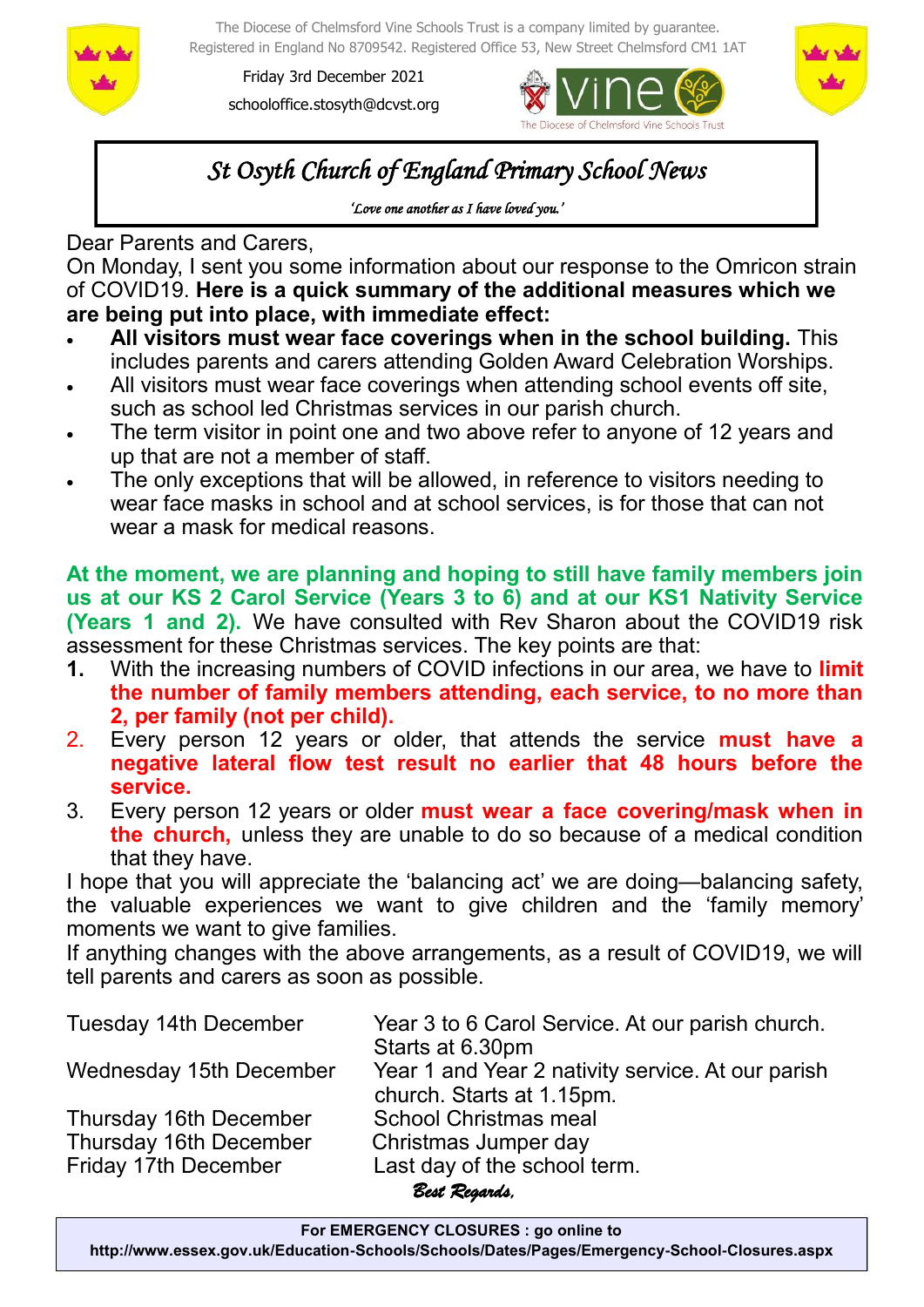# **School dinners - bookings can now be made until the end of term**

Dinner bookings need to be made online, please select your meal choices and add the items to the basket before proceeding to the checkout. If your child is eligible for free school meals or universal infant free school meals you also need to complete the checkout process but you will not be charged.

**If you think you may be eligible for free school meals please contact the school office for a form.** 



#### **Field use in Winter Months**

We want the children to continue to be able to enjoy using the field. For this to happen, children will need to have a change of footwear - trainers, wellington boots or such like.

Thus, **from Monday 15th November, children will only be allowed on the field if they have a change of footwear.** This is so that the children's school shoes do not get covered in mud and so that mud does not get walked all around the school building and into the school carpets.



Thank you for your help with this.





Don't forget to book your child's Christmas Dinner

Thursday 16th December, also wear a Christmas Jumper



All children must have a full **named** PE kit in school every day.

# **PE Kit: Black shorts, White t-shirt, Plimsols**

#### **Additional items allowed for outside: Plain tracksuit bottoms, top and trainers**

Children can wear a Fitbit (or similar) to school, but it is their responsibility to keep it safe during the day.



**All watches, Fitbits and earrings need to be removed for P.E lessons.**

# **Street Tag - New competition started 12th October 2021**

Street Tag is a free child and family-friendly mobile application that uses virtual tags to incentivize communities and families to become more physically active and boost mental health.



### **Join our school Team (see letter for full details)**



### **Reception admissions for academic year starting in September 2022**

**From Monday 8th November 2021**, applications can be made online via [www.essex.gov.uk/admissions](https://gbr01.safelinks.protection.outlook.com/?url=http%3A%2F%2Fwww.essex.gov.uk%2Fadmissions&data=04%7C01%7Cschooloffice.stosyth%40dcvst.org%7Cd9dfd22d78a64e7d492d08d9a046cdd1%7C282c78034b8f4fbda3841682df47e3ad%7C1%7C0%7C637717048224412247%7CUnknown%7CTWFpb)  The statutory national closing date for applications is **15 January 2022**.

**Breakfast Club** is open from 7.45am for **all ages**, costing **£3.00 per session**.

Please accompany your children into the school office, the children have breakfast and a chance to play. If you unexpectedly need to use Breakfast Club your child can be booked in on arrival, but payment must be made before the end of the day.



 **These sessions must be booked and paid for on school money in advance**.